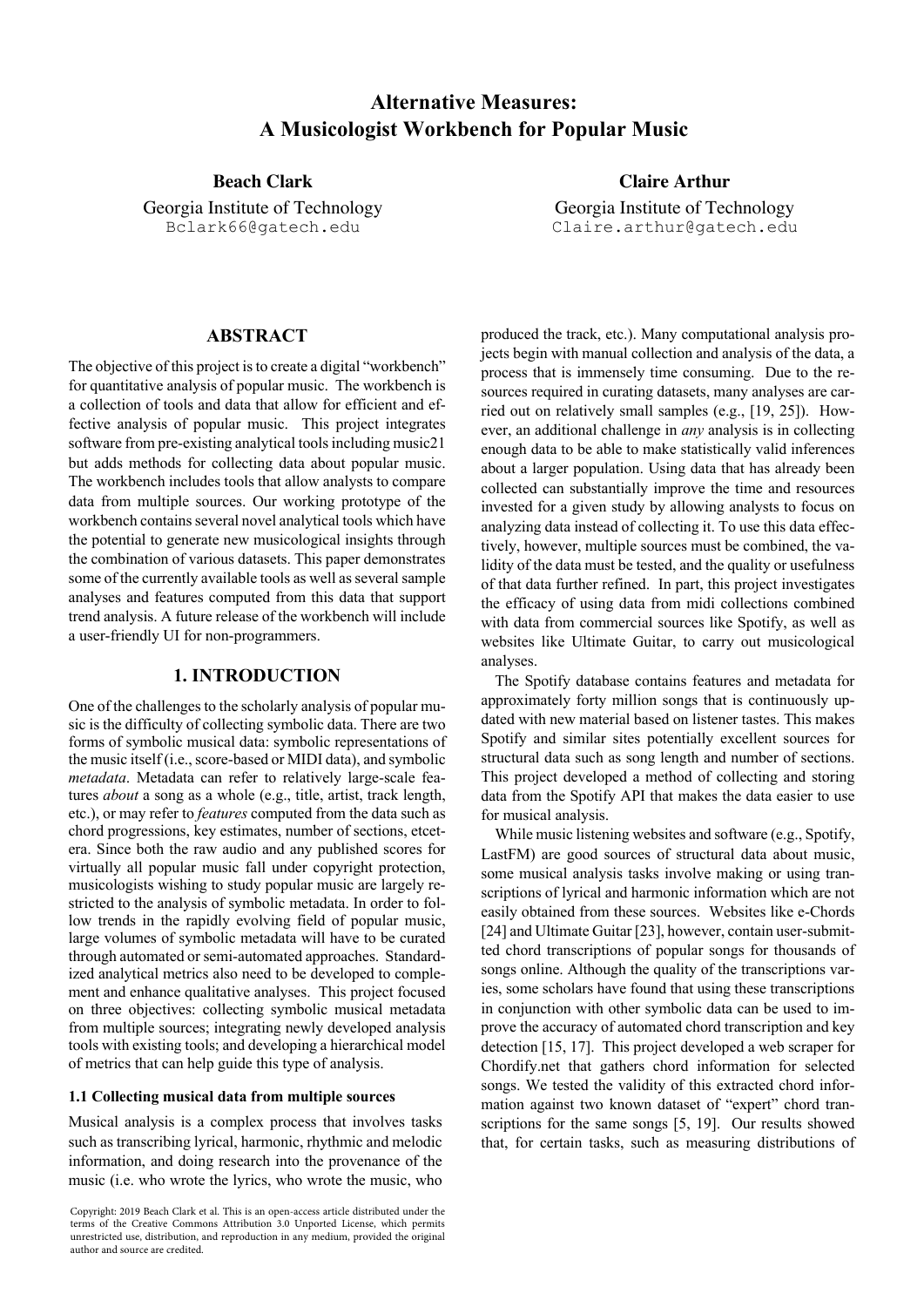chord usage, the differences between the Chordify transcriptions and the experts' transcriptions were not significant. 1 We are currently using Chordify chord transcriptions in an analysis that shows the impact of "harmonic surprise" on listener perceptions.

#### **1.2 Integrating newly developed and existing tools**

Once the data curation step is completed, it still has to be analyzed. There are a number of existing tools currently available for symbolic musical analysis, namely music21 and humdrum. Music21 is a Python-based, open source toolkit which provides a needed bridge between the demands of music scholars and of computer researchers [4]. It has an active support community and provides support for a number of analysis tasks such as Roman Numeral Analysis, or metrical analysis**.** For users who are familiar with music21, taking advantage of existing functionality speeds the analysis process. This project developed a converter to allow symbolic metadata from Spotify to be parsed into music21's native format.

#### **1.3 Post-analysis of extracted features**

visualized, as will be demonstrated below.

All of the data sources investigated by this project have been used independently by other researchers (e.g., Dieleman [2], Gauvin [29], Thomas [27]). The present authors recognize that there is value in developing automated methods for feature extraction from this collective data that can be used to systematically analyze large samples, and leverage these methods in the current project.

This metadata may not be appropriate for every analysis task. For example, the pitch vectors from Spotify do not have octave information and result from the integration of multiple voices, making them difficult to use for melodic analysis. For other tasks, such as analysis of form, the same metadata may offer a significant increase in the amount of music to by analyzed than could be covered with other methods. In some cases, however, additional processing of the metadata will be required, and scholars will have to adjust their methodologies to take best advantage of this type of data.

## **2. RELATED WORK**

## **2.1. Data collection and feature extraction**

Similar data collections to those described above have been used in previous work. In 2011, Bertin-Mahieux and Ellis (Columbia University) along with Lamere and Whitman (EchoNest) created the Million Song Dataset (MSD) to address the issue of the lack of data that can be used to analyze popular music [1]. The dataset consisted of a collection of precomputed features extracted from audio along with metatdata from one million popular songs. The project also included code to retrieve audio samples of some of the songs from 7digital. Dieleman, Brakel and Schrauwen used the dataset (in particular Echonest pitch vectors and timbre vectors) to create machine learning models for key detection, artist recognition and genre detection [2]. The MSD has been used

by several other scholars (e.g. Gallay [26], Thomas [27]) since its creation, highlighting the value of being able to use pre-collected data from a very large dataset. All features in the MSD were extracted by Echonest. Unfortunately, for popular music scholars, the MSD has not been updated since its creation in 2011. In 2015, Spotify acquired Echonest, creating a continuously updated source for this type of data. To make the metadata more accessible to music scholars, this project created an SQL database to make the Spotify data easier to search and combine with data from other sources.

In 2016, Raffel collected over 178,000 MIDI transcriptions of complete popular songs to support his doctoral research [3]. A somewhat smaller but more rigorous dataset – the McGill Billboard dataset was developed at McGill University [5]. This dataset is a collection of transcriptions of selected songs from the Billboard Hot 100 for the period 1955 – 1991. In total it contains the annotations and audio features corresponding to 890 of the entries from the random sample of *Billboard* chart slots as presented at ISMIR 2011. In 2010, McVicar and De Bie used chord transcriptions from the echords website to show that using chord transcriptions from publicly available web resources can improve the accuracy of Hidden Markov models using chroma features from audio [15].

These four projects used collection methods that have important differences. The pitch and timbre vectors were computed from audio using digital signal processing techniques. The MIDI transcriptions were obtained using web scraping software to crawl numerous public MIDI sites. The transcriptions in the McGill Billboard dataset were hand-transcribed by music scholars. The e-chord website is a collection of chord transcriptions that are contributed by users who have varying levels of musical training. Web scraping software was also used to collect the chord transcriptions.

Each type of data has proven valuable to music scholars. Various types of pitch vectors like the ones in Spotify have been used for music information retrieval tasks such as key detection [2, 7] and chord estimation. MIDI transcriptions have been used for tasks like comparing musical sequences and chord detection [6, 3]. Pitch, timbre, beat and section vectors along with chord transcriptions from web resources have been used to compile historical analyses of trends in popular music [16].

A workbench tool most similar to the present project was developed by Abdallah et. al, called the Digital Music Lab (DML) system, which is a large collection of metadata containing both low-level features and collection-level analyses that is stored in a carefully planned architecture [30]. The DML system contains a rich selection of features similar to those found in the MSD and has a wider selection of genres. The primary differences between the current project and the DML system is that our project is compatible with symbolic music, and allows the user to curate their own dataset from theoretically *any* existing song or work, whereas with the DML the user is limited to songs in the DML system, which is comparatively lacking in popular music data.

Popular music scholars need easy-to-use methods to collect relevant data about a specific collection. They also need to

 <sup>1</sup> This comparison was made by taking the distribution of the counts of all simplified RN hand analyses and comparing against those computed by Chordify.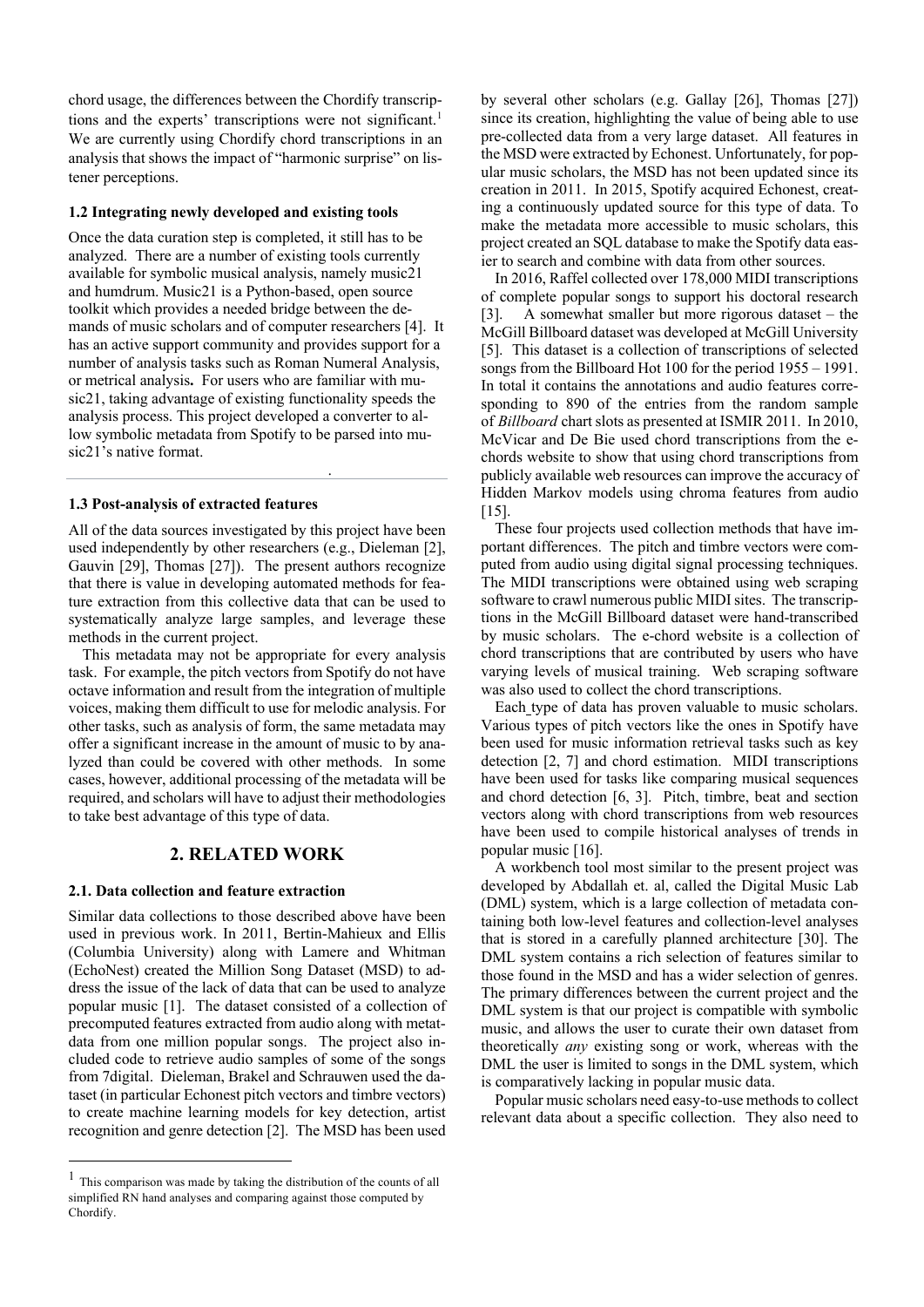be able to search the data and visualize it quickly across multiple dimensions without having to develop programming skills to do so. The traditional approach has been to analyze scores, which show the data in a concise and easy to use format. This project proposes additional formats for the data.

# **3. PROJECT OVERVIEW**

This project focuses on three objectives. The first is to identify efficient and effective methods of collecting and curating symbolic data to support musical analysis, including MIDI data collected from multiple sources, hand transcriptions of scores, data from music listening sites like Spotify and chord transcriptions from websites similar to eChord.

The second is to investigate approaches for integrating existing analysis tools with newly developed software. The third is to demonstrate the concept of combining data from multiple sources by building several datasets to perform representative analyses for musicological tasks.

#### **3.1 Data Collection Methods**

As a demonstration of the collection methods in our workbench, we describe the assembly of a subset of musical data for analysis. We chose to examine the weekly list of the "Billboard Hot 100" for the period of 1980 – 1989. A web scraper for the Billboard website was built to retrieve the list and a SQLite3 table was created to enable it to be searched. Data from Spotify for each of the songs was collected using the Spotify API.

Based on the Spotify API documentation, the primary focus of exposing the API is to allow developers to create applications to enhance Spotify premium listeners' experience by recommending songs and playlists from the Spotify collection. Unfortunately for musical analysis, the API search method only supports full text searches. Specifically, filtering parameters are limited to: artist, title, genre, year, market, upc and sirc (https://developer.spotify.com/documentation/ web-api/reference/search/search/). Even though the returned data contains large amounts of fine-grained information, it needs further data manipulation to be used in analysis tasks (e.g., section lengths are identified, but need to be grouped and compared according to section *type*—verse, chorus, etc.) To make the data easier to search and filter for the user, we created a new SQLite3 database. Using this database, analysts can now select finer-grained musical features (e.g., section length, number of sections, highest ranking) for specific songs from either source (Spotify or Billboard) in a single location.

An examination of our database schema reveals a number of attributes that can be useful for popular music analysis. For example, our "track feature" table has metadata elements extracted from Spotify that describe timbral characteristics of a song, such as liveneness, acousticness, speechiness and energy; rhythmic characteristics, such as danceability; and mood characteristics, such as valence (see [28] for definitions of these features). We define additional tables, including: "track\_section", "track\_bar", "track\_beat," and "track tatum", that contain metadata describing structural and metrical characteristics. The "track section" table also

contains the estimated key and mode (major or minor) of a section. The "billboard tracks" table has the artist, label, and title of the song, and the weekly ranking  $(1 - 100)$  pulled from the Billboard API. Using our new database, it is relatively straightforward to search for specific songs and compute, for example, the average duration, number of sections or standard deviation of the duration of the beats in the song. This allows analysts to answer questions like "is there a trend toward shorter songs in the Billboard Hot 100 during the past 20 years?" or, "Is there a historical trend towards music being more "in the pocket?" (i.e. tightly aligned to a specific pulse without drifting over the course of the song). As a prototype, we also developed an Excel workbook containing the Billboard 1980's song data that allows analysts without programming skills to analyze and visualize the data.<sup>1</sup>

## **3.2 Integration with Existing Tools**

Popular music analysts will continue to need more specialized tools for sophisticated musical tasks such as metrical or Roman Numeral analysis. This project developed a converter to allow symbolic data from Spotify to be parsed into music21. The converter parses pitch, beat onset, duration, tempo, time signature, and bar vectors to create a music21 stream. The resulting stream is a hierarchical representation of the structural features of a song (i.e., section, bars, beats) linked to their timing information derived from the audio. Once the stream has been created, music21 tools can be used to analyze key, quantize or transpose the symbolic data so that it can be compared to other songs. For example, if pitch vectors were retrieved into a music 21stream and segmented by musical event, as was done in [21], our database could be used with music21 to work on various symbolic MIR problems such as chord estimation—something we are, in fact, currently testing.

## **3.3 Analysis Examples**

In order to validate the efficacy of the approaches to building datasets and using new and existing tools to analyze data, our project developed several comparative analyses. These are described in the following sections.

#### *3.3.1 Large, surface-level features*

One reason for building a database of musical data is to ensure that the inferences made from the analyses are statistically valid for some larger population. As mentioned above, previous studies have mentioned the challenges of defining a representative musical population [19]. Here we demonstrate the utility of collecting large amounts of musical data to augment statistical power. We queried the Billboard "Hot 100" for the list of songs on the chart for the period of 1980 through 1989. We then collected feature data from Spotify using our database. For the 10-year period, Figure 1 shows the Billboard Hot 100 had 4,226 total songs of which 3,554 were available on Spotify (79.4%).

As an exploratory exercise, we analyzed several descriptive features extracted from this database for the same set of songs. The following paragraphs describe these sample features. Figure 2 shows a histogram of the distribution of songs produced by various labels for the period 1980 – 1989. The

 $1$  The workbook used in this analysis is in the github repository at https://github.com/bclark288/alternative-measures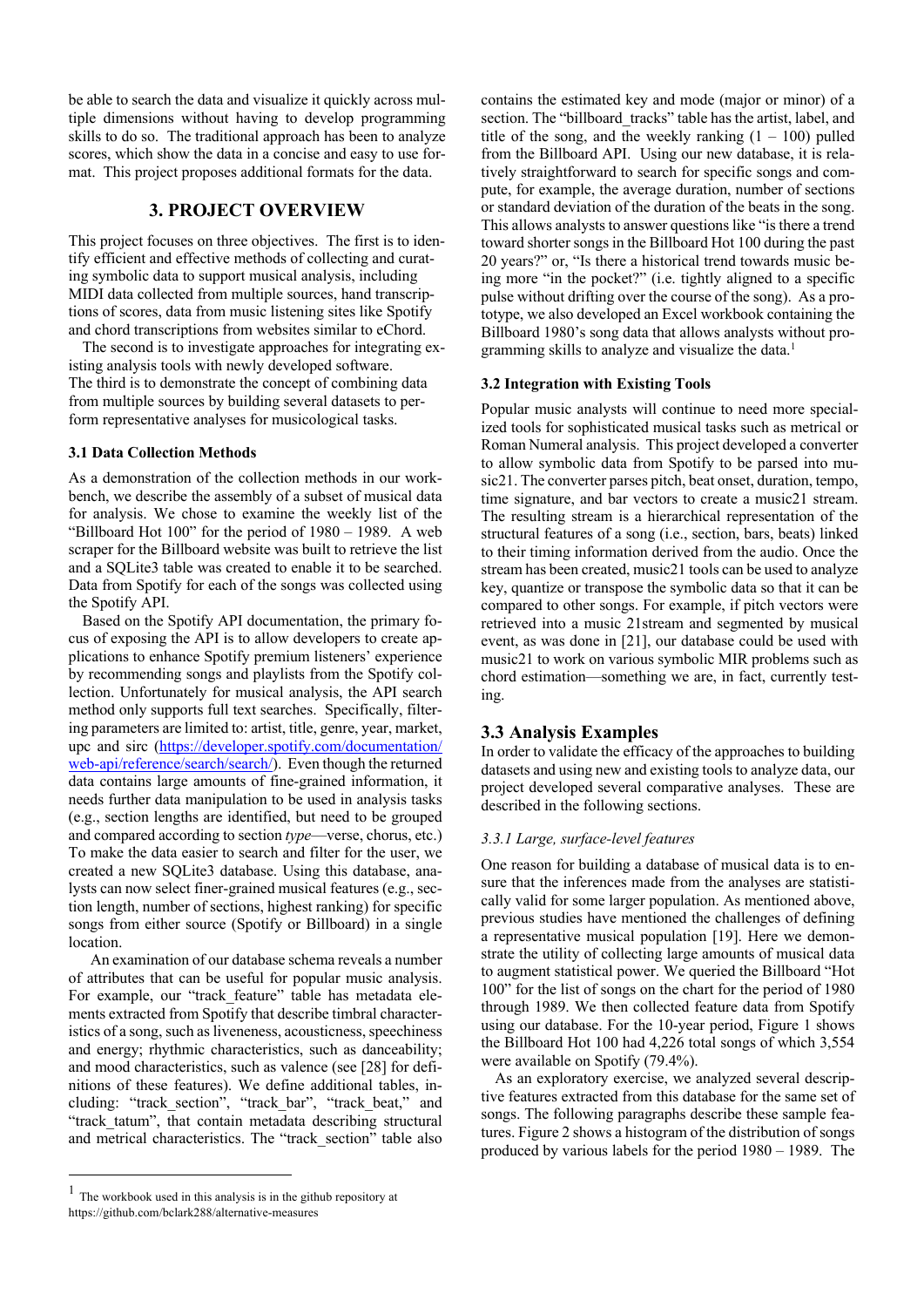distribution shows that 225 labels produced less than 100 songs each while two labels (Columbia and Atlantic) produced between 240 and 400 songs each. This finding raises additional questions such as whether the same labels continue to dominate in later years and whether there are similarities between the rhythm, pitch, timbre and other musical information for a label. In other words, do labels have a "style"?



**Figure 1**. Coverage of songs from the weekly Billboard Hot 100 in the Spotify database for the period 1980 – 1989.



**Figure 2**. Distribution of Songs Produced by Label.

Figure 3 shows the detail of the number of songs produced by the top 10 labels. Additional questions to be considered are, whether the number of songs on the charts are simply a function of the size of the label, or whether some smaller labels are able to produce better rankings. Answering these questions might give insights into how much of an effect the marketing resources of a label affect the popularity of a recording.

Figure 4 shows the number of songs produced by the top 10 artists for the same period. This figure shows a more even distribution of songs among artists. Additional questions suggested by this analysis are whether artists with popular recordings in a given timeframe (i.e. weeks or months) show similarities in musical features.

Figure 5 shows the average length and number of sections of songs for the period. A section is described in the Spotify developer guide as a portion of a song that shows a significant change in rhythm or timbre [20]. The number of sections according to the Spotify data is higher than would be expected if one equated the word "section" with "verse" or "chorus".

Both features are relatively stable on average for the entire period, but questions to be answered might be whether the length and type of sections vary when chart rank is considered. Another question might be whether the tempo of a group of songs varies from one section to another, and if so, how much. One unexpected result of this analysis was that



**Figure 3**. Detail of Songs Produced by the Top 10 Labels 1980 – 1989.



**Figure 4**. Songs Produced by the Top 10 Artists 1980 – 1989.

on average, the songs in this time period were nearly 4 minutes long.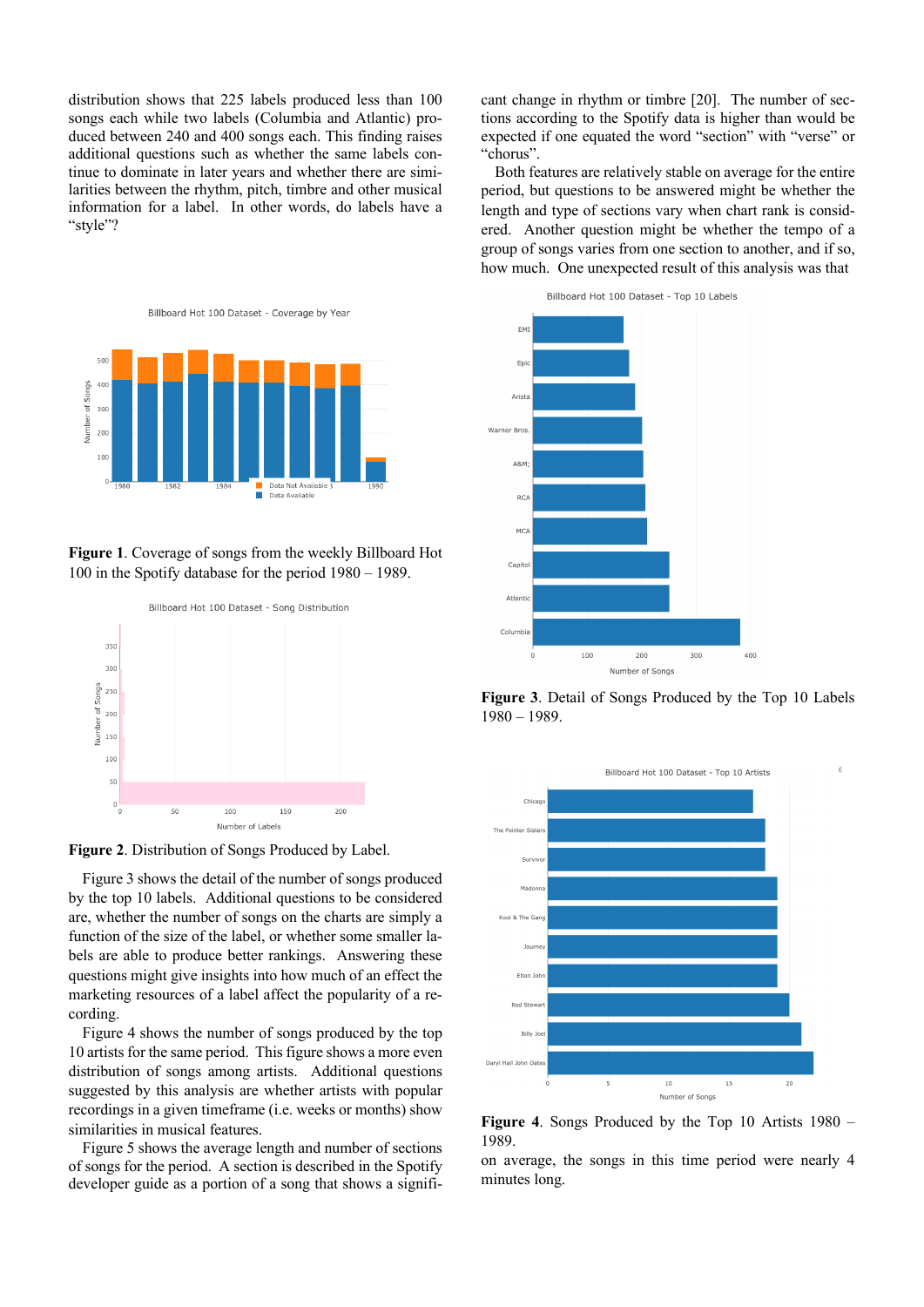Billboard Hot 100 Dataset - Song Statistics by Year



**Figure 5**. Average Number of Sections and Average Song Length.

Figure 6 shows a scatter plot of the number of sections vs. section tempo for each of the songs for the period. The number of sections seems to cluster at between 7 and 20 and the tempo clusters between 50 and 200. The project compared section lengths of selected songs from this data with descriptions made by a human annotator [22]. The section boundaries did not match exactly. However, they were similar enough to warrant further investigation into how song structure computed from audio features differs with that of human annotators. Another interesting question raised by this data is how often the tempo of sections changes within a given song.



**Figure 6**. Section Tempo vs Number of Sections for Billboard Hot 100 songs from 1980 – 1989.

Figure 7 shows a portion of an Excel Pivot Table that shows the modality, tempo and section boundaries for a selection of songs by Bruce Springsteen. High level structural analytics such as the examples above can be used to identify songs that have unusual structural characteristics for a deeper analysis.

Figure 8 shows a portion of a detailed breakdown of the metric structure of "Just Got Paid" by ZZ Top. The graph shows the relationship between pitch events, bars, beats (the numerator of the time signature) and tatums (defined as the lowest regular pulse train that a listener intuitively infers from the timing of perceived musical events) [20]. Figure 9 shows a breakdown of the length of each bar in seconds for "Just Got Paid". This visualization not only shows the variability in tempo, but that there is a detectable pattern. As mentioned above, this type of detailed analysis can be helpful in troubleshooting large scale analysis systems. It can also be useful to help conceptualize which low-level audio features contribute to a given style.

| Average of tempo             | Column Labels<br>▼                     |             |
|------------------------------|----------------------------------------|-------------|
| <b>Row Labels</b>            | $\overline{\mathbf{r}}$<br>$\mathbf 0$ | 1           |
| <b>Bruce Springsteen</b>     | 131.4411095                            | 125.4315651 |
| Born In The USA              |                                        | 108.8407    |
| $\Omega$                     |                                        | 120.841     |
| 26.23255                     |                                        | 120.885     |
| 57.9783                      |                                        | 120.902     |
| 145.30752                    |                                        | 120.937     |
| 177.05396                    |                                        | 120.931     |
| 184.99255                    |                                        | 120.878     |
| 208.80727                    |                                        | 120.917     |
| 241.07735                    |                                        | 121.152     |
| 255.94716                    |                                        | 120.964     |
| 281.52897                    |                                        | $\Omega$    |
| <b>E</b> Brilliant Disguise  |                                        | 126.4764545 |
| $\pm$ Cover Me               | 120.9813333                            | 120.6081667 |
| <b>E</b> Dancing In The Dark | 147.618                                | 147.603     |
| E Fade Away                  | 105.119                                | 105.3159    |
| $\boxplus$ Fire              | 134.7676667                            | 135.137     |
| <b>E</b> Glory Days          | 114.788                                | 118.4452222 |
| <b>E</b> Hungry Heart        | 109.87825                              | 110.1416667 |
| <b>Ell'm Goin' Down</b>      | 132.94                                 | 132.43625   |
| <b>HI'm On Fire</b>          | 139.4036667                            | 139.506     |
| <b>E</b> My Hometown         |                                        | 118.036     |
| Done Step Up                 | 150.089                                | 150.293625  |
| <b>El Tunnel Of Love</b>     |                                        | 117.073     |
| ⊞ War                        | 120.07                                 | 120.059125  |
| $\pm$ Madonna                | 116.4961409                            | 122.7400299 |

**Figure 7.** Excel Pivot table of Modality and Tempo of Selected Song Sections. Numbers in the left column under the heading "Born in the USA" are start times of each section. The two columns on the right are the tempo of the section. If the tempo is under the heading "0", the section is minor. ""1" is major.



**Figure 8**. Detailed Song Analysis of one section of "Just Got Paid".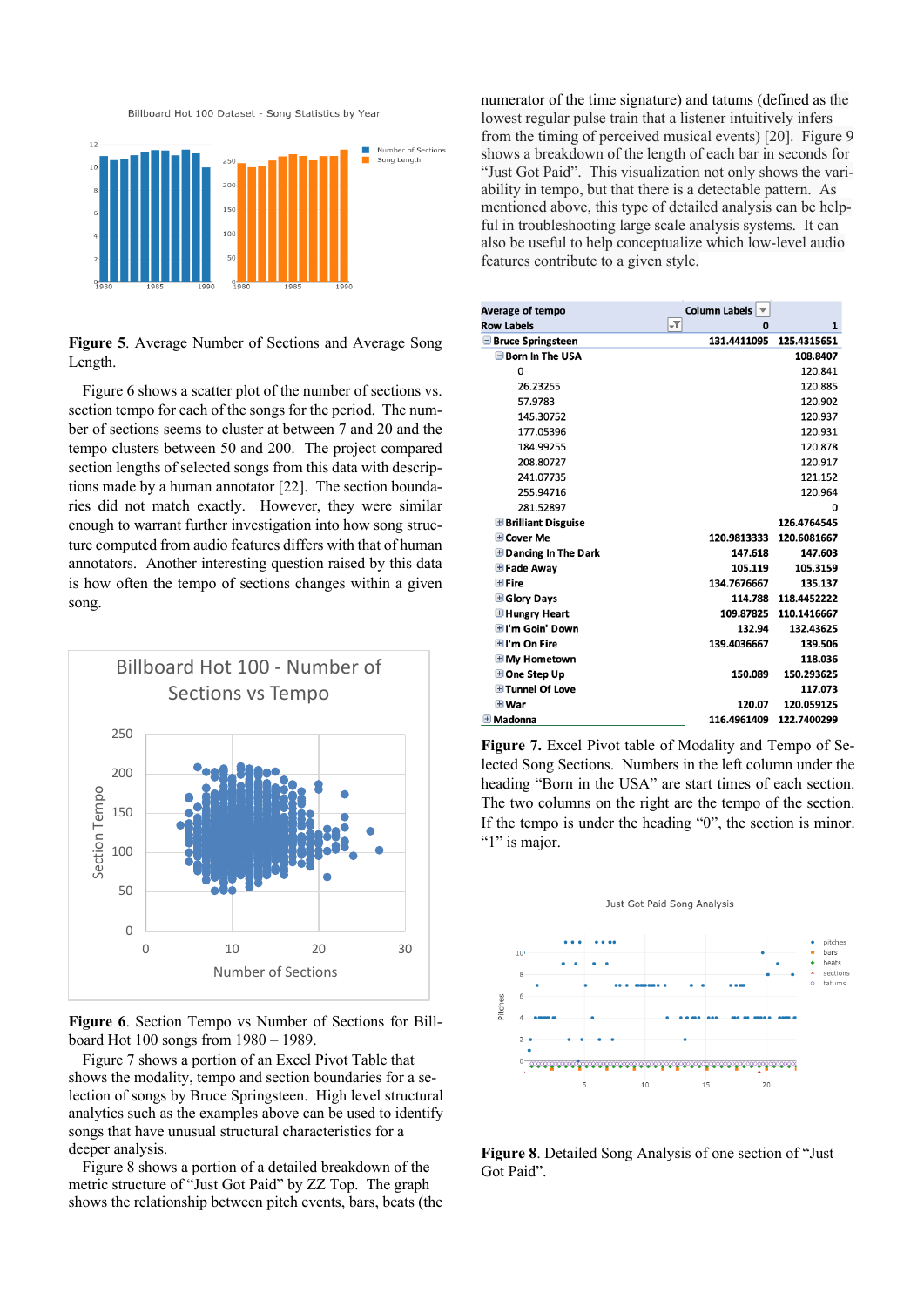Just Got Paid Bar Durations



**Figure 9**. Graph of bar durations from "Just Got Paid".

Figure 10 shows a heatmap with pitch class transitions from the song "Ghostbusters". The pitch data from Spotify has proven to be more difficult to use in large scale analysis. However, as mentioned above, researchers have used chroma vectors similar to the Spotify chroma vectors with additional preprocessing to predict harmony. As an experiment, this project converted the pitch information from Spotify for "Little Sister" to midi format using music21 and then played the resulting stream in GarageBand. Based on listening to the output, it is unlikely that this data can be used for melodic analysis without significant filtering.

Ghostbusters Heatmap Pitch Transitions



**Figure 10**. Pitch Transitions heatmap from "Ghostbusters".

#### *3.3.2 Chord detection*

Learning chord progressions is an important skill in analyzing popular music. As a result, websites like Ultimate Guitar and eChords have become popular resources for informal music education. However, given the level of effort and experience required to transcribe the harmonic content of popular songs, there has been considerable motivation to develop automated chord transcription algorithms [18]. These algorithms typically are applied to raw audio data. However, since we are largely trying to evaluate the utility of the symbolic data (e.g., pitch vectors) output from Spotify, we investigated four approaches to using existing tools and data to perform chord estimation. Code for the models is in a github repository at https://github.com/bclark288/alternative-measures.

Music21 has key finding algorithms based on the Krumhansl-Schmuckler algorithm. Research by Delgado and Napoles suggests that this key finding algorithm can be adapted to the task of chord recognition [6]. As a prototype, we developed a tool to parse Spotify song data (as described in section 3.2 above), analyze the harmonic content, and compare the results of the analysis to ground truth harmonic analysis data (McGill Billboard project). The overall accuracy for the prototype was  $11.6\%$ <sup>1</sup> Although the overall accuracy of this approach was low, the errors showed a tendency to be relatively close to the ground truth harmonically.

Research suggests that using pattern matching in combination with Hidden Markov models (HMM) can yield good results in chord estimation. In collaboration with Nestor Napoles, this project modified a pattern-matching/HMM model to accept pitch vectors from Spotify in place of the chroma vectors computed from NNLS. Results for this model were also disappointing (significantly less than 50%, using the same accuracy measure as identified above). Possible reasons for the weak results were related to the difficulty of computing segments from the pitch class vectors and aligning them with the timing of the ground truth data.

In an effort to improve the accuracy of chord detection using pitch and timbre vectors, a convolutional recurrent neural network was developed. We tested this using a dataset of chroma and timbre vectors for 890 popular songs from the McGill Billboard dataset.

Accuracy using this model was considerably better (over 50% training accuracy using the measure described above), although still not at standard performance accuracy for this type of algorithm. The poor results suggest at least two factors are inhibiting the usefulness of precomputed pitch vectors for harmonic analysis: the challenge of aligning segments with ground truth labels, and a need for additional filtering or preprocessing of the pitch vectors.

In sum, since we do not have access to the audio, nor to the algorithms that produced the pitch vector data, using this aggregated data for harmonic analysis remains a complex computational problem. However, we are continuing to evaluate other possible solutions, as the success of a model such as this one would be of high value.

# **4. CONCLUSIONS**

#### **4.1 Spotify database and data collection**

This project demonstrated the utility of using symbolic data computed from audio and extracted from the Spotify database for certain musical analysis tasks such as comparing songs on the basis of length, number of sections and modality of sections. Our goal is to implement a method that relies on data extracted from a large, continuously updated data source (i.e., Spotify) in combination with other sources so that researchers may be able to examine musical questions via a larger and more appropriate sample of data. By creating new tools to extract novel features, samples can be easily analyzed to see how they compare (e.g. how do popular songs from 1980 – 1989 compare to songs from the past year).

 <sup>1</sup> Accuracy was determined by dividing the total number of correct chord labels produced by the model by the total number of labels in the ground truth dataset).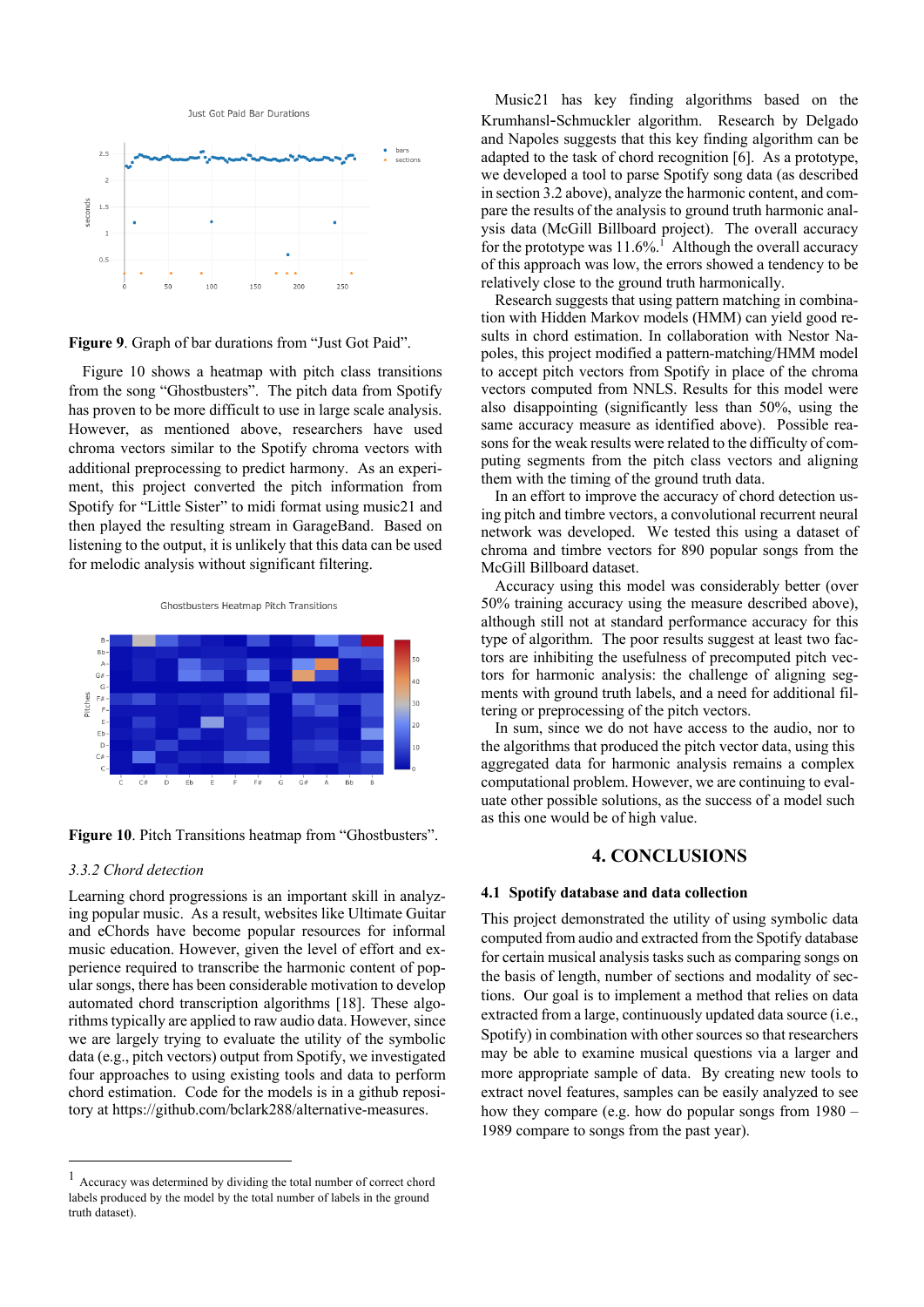While we demonstrated the utility of the workbench for relatively large-scale or surface features, the disappointing results of our attempts at chord recognition shows that the data may not be suited for every task.

Although this project focused on developing tools to collect data from Spotify, work by other researchers also demonstrated the efficacy of collecting data from sources like eChords and the sites that house midi transcriptions of popular songs. These sites also give access to lyrical content—a musical feature that is grossly understudied [23].

Additionally, sites like Spotify and Soundcloud give invaluable insights into audience perception. Review sites (e.g., genius.com) can provide valuable information relating to important musical features as well as audience perception information. Thus, we feel that the ideal dataset for analysis of popular music will contain data from multiple sources.

## **4.2 Integration with existing tools**

Our sample analyses demonstrated the value of analyzing data from different sources using a toolkit with ready-to-use routines by developing a converter for music21 that parses Spotify data into a music21 stream. Computational analysis toolkits such as music21 have useful components that perform melodic, rhythmic and harmonic analysis. By integrating our workbench with these existing tools, we take advantage of their existing functionality.

At present, we are currently developing a web scraping tool to collect chord information from Ultimate Guitar.com and Chordify.net. Given that other researchers have used chord transcriptions from websites like e-chords.com [15], future work will need to include integrating the prototype with existing tools such as music21, etc. As popular music scholars develop more quantitative analyses of popular music, extensions to the existing tools as well as novel tools and features will need to be developed. A priority for future improvements to our workbench is to include friendly user interfaces to allow some of the tasks to be performed by people without any software development or programming skills.

#### **4.3 Comparative analysis**

Finally, our project demonstrated the value of performing comparative musical analysis by combining data across multiple sources (e.g., finding Billboard hits within the Spotify dataset). We evaluated the usability of the data itself as well as developed new features for comparison. Given the complexity of some types of analysis (e.g., harmonic analysis), more difficult tasks will require substantial manual intervention. However, we aim to include several automated tools like the ones shown here to handle routine tasks, which will ultimately improve both the quality and timeliness of an analyst's work.

# **5. FUTURE WORK**

While this project focused on proof-of-concept prototypes to demonstrate the value of updating/creating musicology tools to make them easier to use in the study of popular music, additional work is needed in the following areas:

#### **5.1 User Interface**

The prototypes developed in this project are still mostly dependent on the users having python programming skills. The excel workbook (e.g., see Figure 12) developed to perform some of the example comparative analyses is an example of the type of tool that can be used to improve an analyst's workflow. Since there are many existing popular tools for data visualization, (e.g. Sharepoint/PowerBI, Tableau, Plotly), future work will include such tools as well as developing an online version of the workbench featuring user-friendly interfaces for non-programmers.

## **5.2 Chord detection**

The three initial prototypes for chord detection from Spotify pitch class profiles show that more work is needed. However, given the importance of harmony in popular music, development of this feature will be valuable. Other research in this area that suggests that pitch class vectors similar to those output from Spotify (i.e. EchoNest pitch class profiles) can be used for key or chord detection [2], and, that chord detection may be improved with some additional processing [7]. One key challenge that will have to be addressed in future work is the alignment of the time segments in the Spotify data with the segments in the ground truth dataset [13].

#### **5.3 Development of new metadata**

In this paper, our analyses made use of computed metadata such as average song length, average section length, and section modality to aid the analysis of popular music and to discover features that define musical style. Future work will create frameworks for more complex schema that, for example, could deal with the analysis at the intersection of multiple features (e.g., form and harmonic content). This will dramatically facilitate the cross-comparison of multiple features such as chord progressions, rhythmic patterns and timbre to identify elements of style.

## **REFERENCES**

- [1] T. Bertin-Mahieux, D. Ellis, B. Whitman and P. Lamere. "The Million Song Dataset," 12<sup>th</sup> International Society for Music Information Retrieval Conference (ISMIR 2011).
- [2] S. Dieleman, P. Brakel and B. Schrauwen. "Audio-Based Music Classification with a Pre-Trained Convolutional Network," 12<sup>th</sup> International Society for Music Information Retrieval Conference (ISMIR 2011).
- [3] C. Raffel. *"*Learning-Based Methods for Comparing Sequences, with Applications to Audio-to-MIDI Alignment and Matching*".* Submitted in partial fulfillment of the requirements for the degree of Doctor of Philosophy in the Graduate School of Arts and Science*s* Columbia University 2016
- [4] M. Cuthbert, C. Ariza, L. Friedland. "Feature Extraction and Machine Learning On Symbolic Music Using the